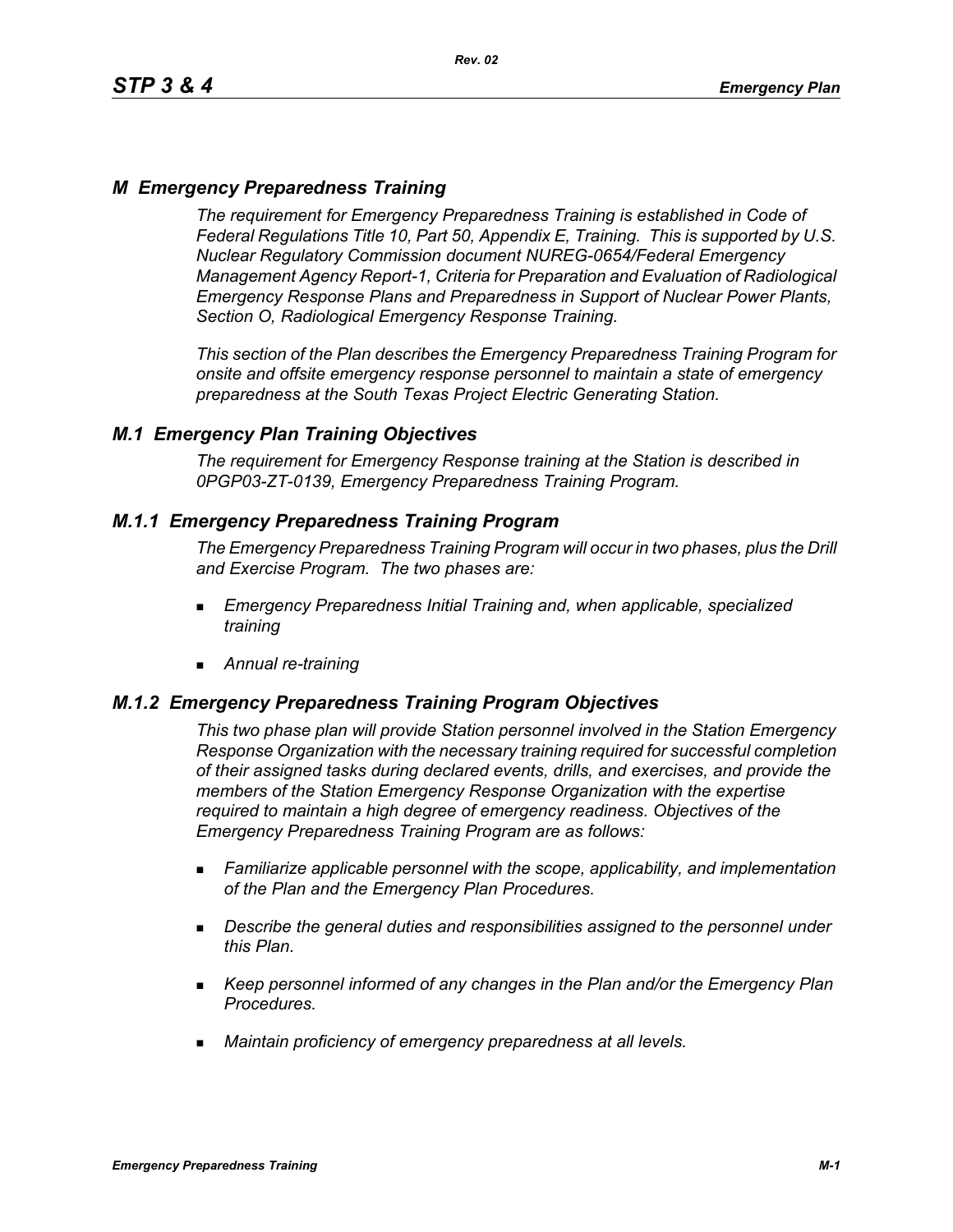# *M.1.3 Emergency Preparedness Training Program Content*

*To meet these objectives, the Emergency Preparedness Training Program will include, but is not limited to the following:*

- *General content of the Plan and procedures*
- *Location of emergency equipment and supplies*
- *Names, locations, and functions of the emergency response facilities*
- *Use of Station communication systems*
- *Personnel accountability, assembly, and evacuation*

#### *M.2 Overall Responsibility - Emergency Plan Training*

*The overall responsibility for assignment of Emergency Preparedness Training lies with the Supervisor, Emergency Response as described in approved Plant Procedures.*

## *M.2.1 Emergency Response Facility Managers*

*Each Emergency Response Facility Manager is responsible to ensure the personnel within their facility receive the training required to attend their duties in the Station Emergency Response Organization. Personnel assigned Station Emergency Response Organization duties are responsible to become familiar with their emergency response duties and responsibilities.*

#### *M.2.2 Emergency Response Organization Personnel*

*All Station Emergency Response Organization personnel are not required to have the in-depth training that is required of those personnel who will be in a management position during a declared event. However, cross-training is allowed.*

#### *M.2.3 Annual Retraining*

*Annually, Station personnel shall re-qualify for their position. The requalification may be accomplished by either classroom instruction or through the drill and exercise program by being a participant, mentor, coach, evaluator, or controller, but not as an observer. Multiple assignees to a given key Emergency Response Organization position may receive credit for the same drill if their participation is a meaningful and thorough opportunity to gain proficiency in the assigned position.*

## *M.2.4 Computer Based Training*

*Computer Based Training (CBT) is an acceptable equivalent method for classroom refresher training.*

#### *M.2.5 New Personnel Training*

*New personnel assigned to the Station shall attend applicable Emergency Plan Training prior to assuming any Emergency Response Organization position.*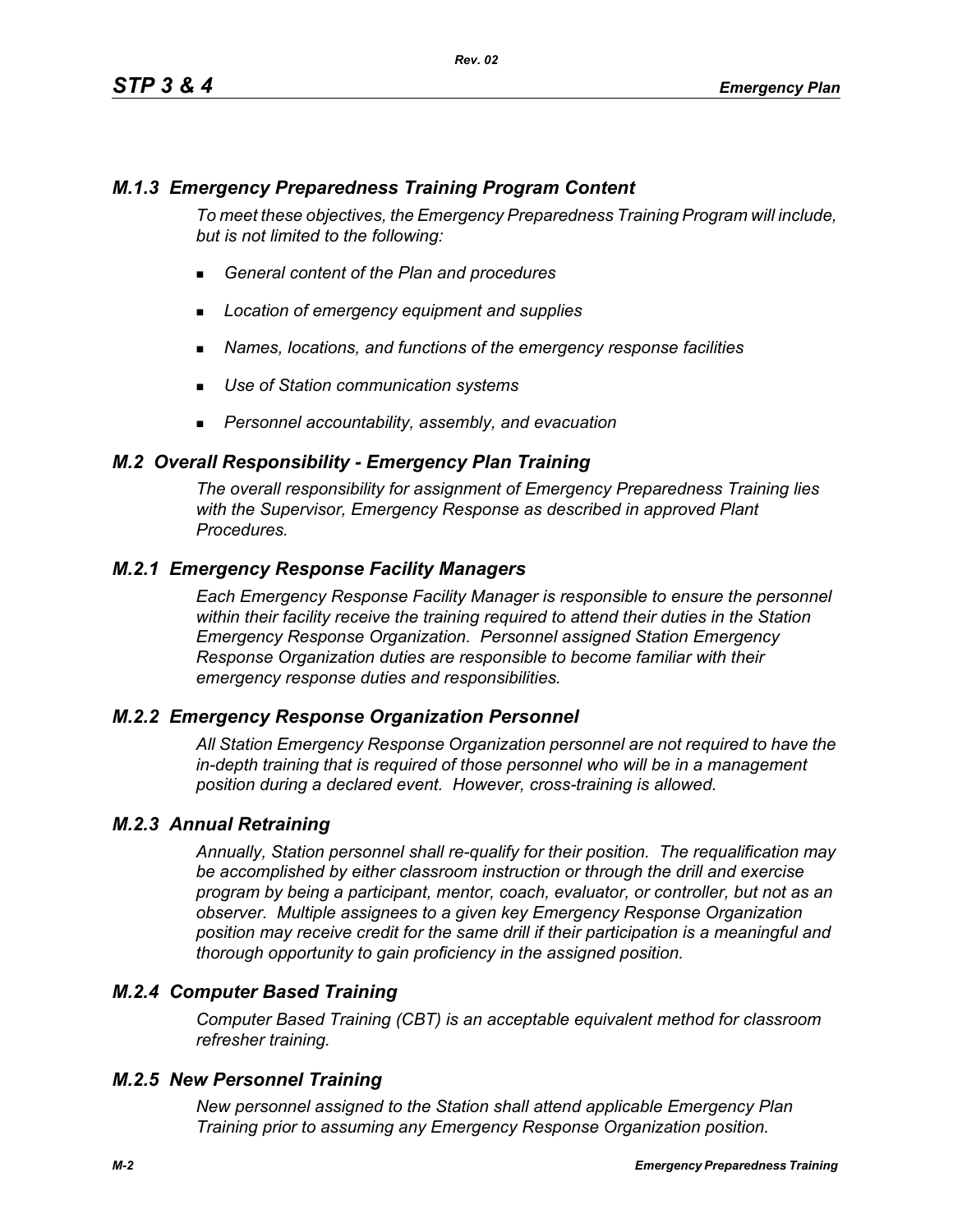# *M.3 Emergency Plan Training*

*Emergency Plan Training shall consist of in-depth knowledge in those areas where Emergency Response Organization personnel have specific duties and responsibilities in implementing the Emergency Plan. The training that each member of the Emergency Response Organization is required to have is provided in approved Plant Procedures. As a minimum, all Station Emergency Response Organization personnel shall receive Emergency Preparedness Initial training.*

- *M.3.1 Emergency Plan Training is developed as a joint effort between the Nuclear Training Department and the Emergency Response Division.*
- *M.3.2 Emergency Plan Training Program lesson plans are developed using applicable guidance from the systematic approach to training process.*
- *M.3.3 Formal training shall be subject to verification by examination. Examinations are derived from approved examination questions using the terminal and enabling objectives identified in the lesson plans.*

# *M.4 Specialized Emergency Plan Training Content*

## *M.4.1 Specialized training shall be conducted to cover the following topics:*

- *Offsite Dose Calculations*
- *Emergency Communications*
- *ICS/ERFDADS/*PICS *Operation*
- *Offsite Field Teams*
- *Emergency Medical Care*

#### *M.5 Non-Emergency Response Organization Personnel Emergency Plan Familiarization*

*Station personnel not assigned Station Emergency Response Organization duties (non-essential personnel) shall be trained to respond to emergency alarms.*

## *M.6 Specialized Training Methods*

*Training for Station Emergency Response Organization personnel shall include formalized classroom training, examinations, or involvement in the Drill and Exercise Program. It is the intent of this training program to qualify Station Emergency Response Organization personnel in the requirements of the Station Emergency Plan and Procedures. Training is accomplished by two means of instruction.*